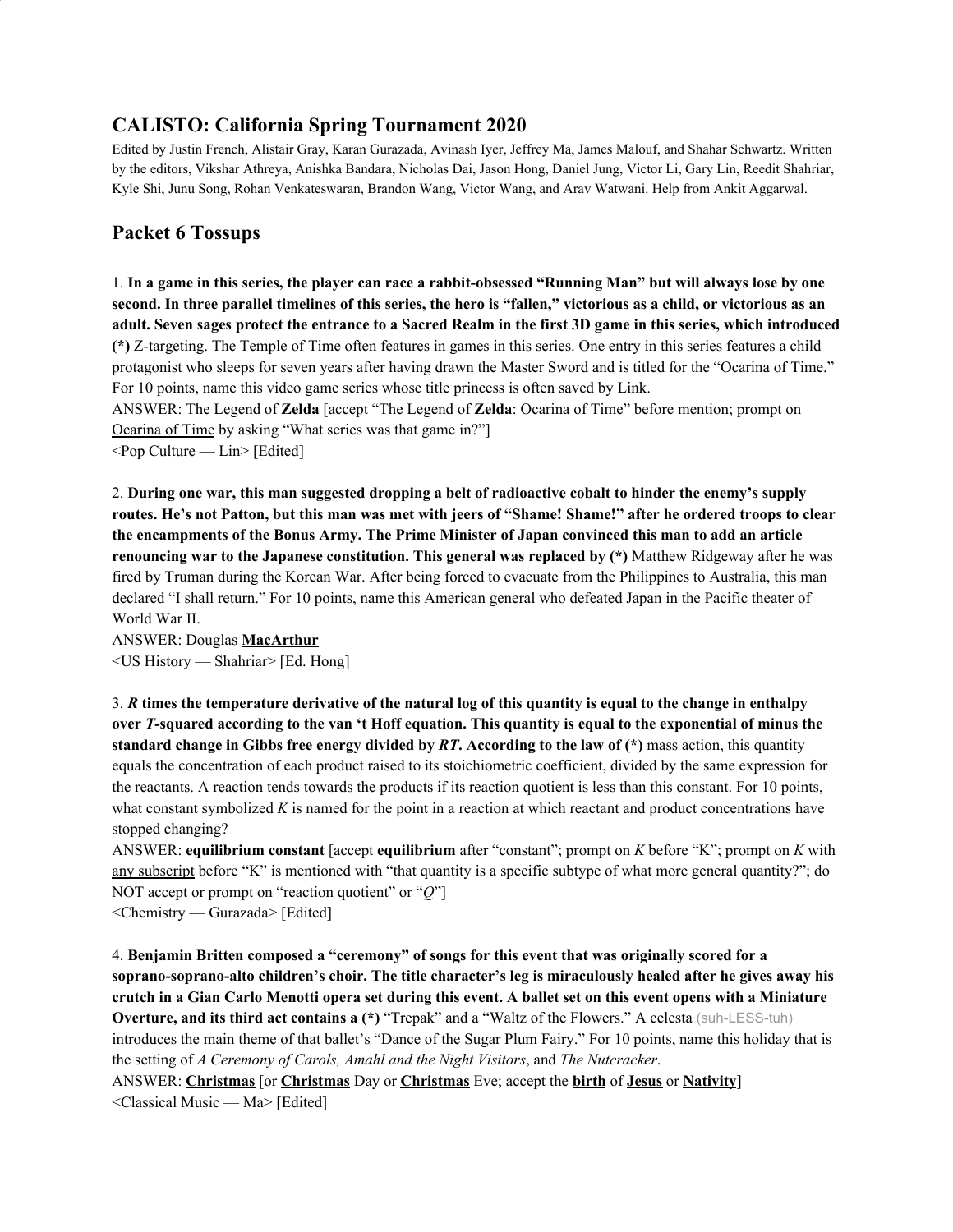5. This author listed "my dear friend's dear son" among the "friends that cannot sup with us" in the poem "In Memory of Major Robert Gregory." This author asked, "How can we know the dancer from the dance?" at the end of his poem "Among School Children." This author wrote, "an aged man is but a paltry thing" in a **poem about a "holy city" that is (\*)** "no country for old men." This author described "twenty centuries of stony sleep" that were "vexed to nightmare by a rocking cradle" in a poem that asks, "what rough beast… slouches towards Bethlehem to be born?" For 10 points, name this Irish poet of "Sailing to Byzantium" and "The Second Coming."

ANSWER: William Butler **Yeats** (yates) <Poetry — Iyer> [Ed. French]

6. **Members of this religion recite the three-part Ardas** (ar-DAHS) **prayer before beginning important tasks.** The Akal Takht  $(T\cup K)$  is one of the thrones important to this religion. To ensure the future of this religion, one leader of it assembled a group of men known as the "Panj Pyare" (punj PYAH-ray). Followers of this **religion come together and volunteer to make food in community kitchens called (\*)** langars (LUN-gurs). Members of this religion wear a bracelet called a kara and carry a comb called a kangha, two of the five Ks carried by members of this religion. The holy text of this religion, the Adi Granth, is considered to be its last Guru. Guru Nanak founded, for 10 points, what Indian religion based in Punjab?

ANSWER: **Sikh**ism [or **Sikhi**]

<Religion — Venkateswaran> [Edited]

7. **A process that occurs in this organ begins with the conversion of ornithine to citrulline. Ammonia is** sequestered by the urea cycle in this organ. Lactate produced by the muscles moves into this organ in one part of the Cori cycle. Deoxygenated blood is carried from the spleen to this organ by the (\*) portal vein. Specialized macrophages in this organ that detoxify blood are called Kupffer cells. Blood is carried away from this organ by the hepatic vein. A surfactant that breaks down fat is transported from this organ to the gallbladder for storage; that surfactant produced in this organ is bile. For 10 points, name this organ that is damaged by excessive alcohol intake in cirrhosis.

ANSWER: **liver**  $\leq$ Biology — Gurazada> [Edited]

8. **An artwork of this type in Los Angeles depicting "Tropical America: Oppressed and Destroyed by Imperialism" was almost immediately censored. A work of this type includes scenes depicting the "arrival"** and "departure" of a god and is titled *The Epic of American Civilization*. Two panels representing the "frontiers" of capitalism and communism flank a work of this type. That work was recreated as  $(*)$  Man, *Controller of the Universe* after the original at the Rockefeller center was destroyed for depicting Vladimir Lenin. For 10 points, name this type of artwork exemplified by Diego Rivera's *Man at the Crossroads*, which is painted directly onto walls.

ANSWER: **mural**s

<Painting — Ma> [Ed. French]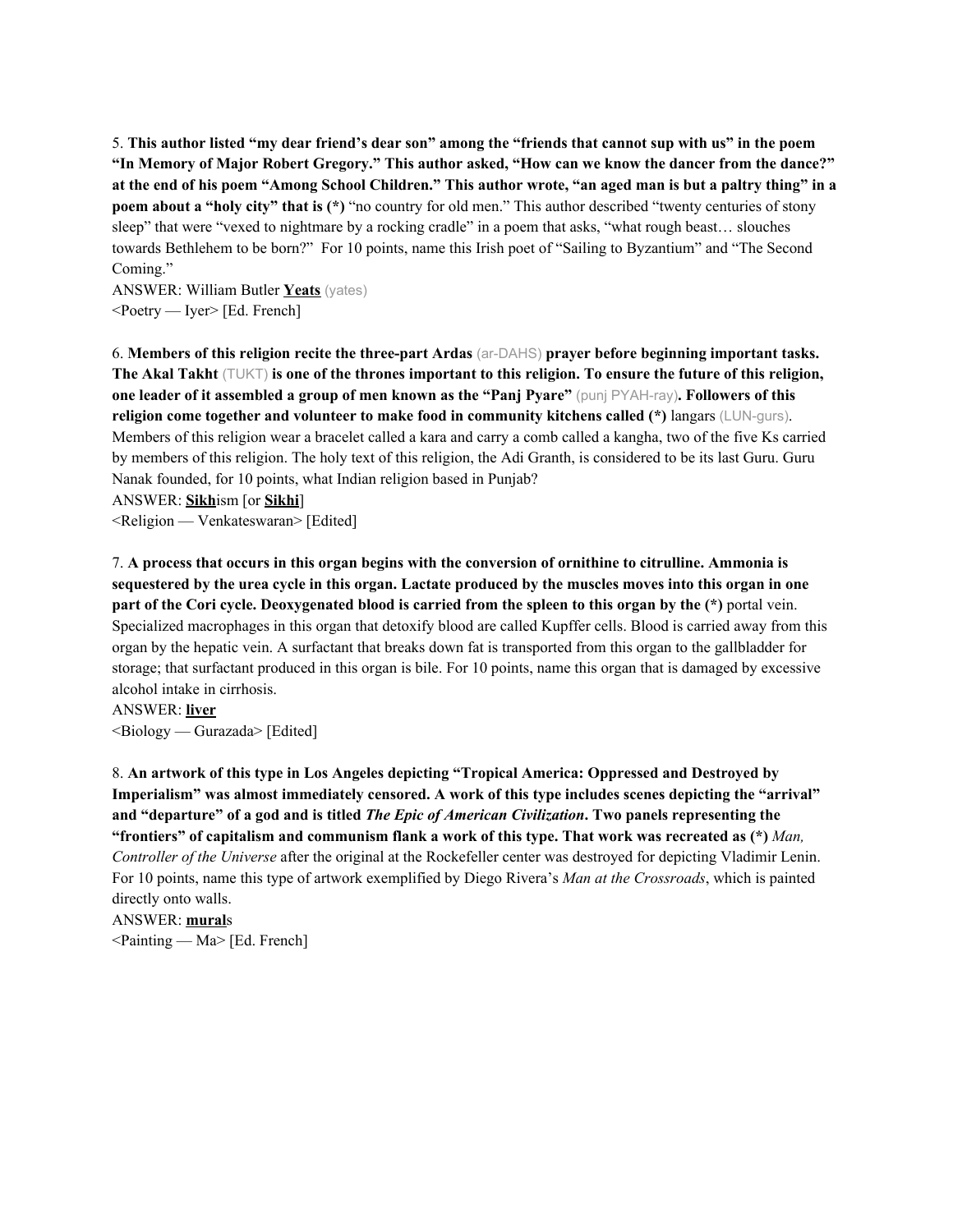9. In one story, this author describes a mental institution that employs a "system of soothing" but abandons it after the patients overthrow the doctors; that story is "The System of Doctor Tarr and Professor Fether." In a story by this author, the title woman reincarnates after Lady Rowena dies. This author wrote a story in **which a (\*)** masquerade hosted by Prince Prospero ends after a guest wearing a bloody funeral shroud is revealed to be the embodiment of a deadly plague. In another story by this author, Montressor lures Fortunato to his death by promising him a barrel of fine wine. For 10 points, name this author of "Ligeia," (lye-JAY-uh) "The Masque of the Red Death," and "The Cask of Amontillado."

ANSWER: Edgar Allan **Poe**

<Short Fiction — Schwarz> [Ed. French]

10. In 2016, the first use of muon tomography in archaeology discovered a giant cavity in one of these **structures. These structures supplanted earlier "houses of eternity," or** *mastaba***s. Many of these structures** were built at the city of Meroë during a revival in the building of these structures by the  $(*)$  Kingdom of Kush. A second one of these structures built by Sneferu is described as "bent," while a "step" one of these structures was designed by Imhotep for Djoser. Texts written on the walls of these structures preceded the Coffin Texts and the Book of the Dead. For 10 points, name these structures, one of which in Giza is only surviving wonder of the world. ANSWER: Egyptian **pyramid**s [accept Bent **Pyramid** or Step **Pyramid** or Great **Pyramid** of Giza] <Ancient/Classical History — Hong/Ma> [Ed. Athreya]

11. **This mathematician's only paper on number theory derives an exact formula for the prime-counting function. One-dimensional complex manifolds are collectively named for this mathematician. The late Michael Atiyah announced a nonsensical proof of a conjecture by this mathematician. That conjecture posits that the line with real part one-half contains every non-trivial zero of this mathematician's (\*)** zeta function. In a procedure named for this mathematician, the area under a curve is approximated by smaller and smaller rectangles. For 10 points, name this German mathematician whose eponymous sums are used to define integrals. ANSWER: Bernhard **Riemann** [or Georg Friedrich Bernhard **Riemann**; accept **Riemann** surfaces or **Riemann** hypothesis or **Riemann** zeta function or **Riemann** sums or **Riemann** integration or **Riemann** integrals] <Math — Venkateswaran> [Ed. French]

12. **This narrator of this book describes the separation he puts between himself and his guests while** discussing "big thoughts in big words" in the chapter "Visitors." This book claims that "if a man does not keep pace with his companions, perhaps it is because he hears a different drummer." In its chapter "Brute" **Neighbors," this book depicts a war between two factions of (\*)** ants. This book's chapter "Economy" cites a desire to "live deliberately" for the author's decision to move into a cabin next to the title pond. For 10 points, name this transcendentalist book about "life in the woods" by Henry David Thoreau.

ANSWER: *Walden; or Life in the Woods* <Long Fiction — Schwartz> [Ed. French]

13. **In May 2019, this country's Plurinational Assembly extended the deadline for a Truth Commission to** publish a report on human rights abuses during eighteen years in the late twentieth century. In this country, a court ruling that term limits for officials were human rights violations allowed the incumbent of the MAS party to seek a fourth term in a controversial 2019 election. Protests about suspicions of fraud in that election **led to (\*)** Jeanine Áñez assuming the presidency of this country after this country's first indigenous president resigned. For 10 points, name this country where a coup d'état recently forced out former president Evo Morales. ANSWER: **Bolivia** [or Plurinational State of **Bolivia** or Estado Plurinacional de **Bolivia**] <Current Events — Dai> [Ed. Gray]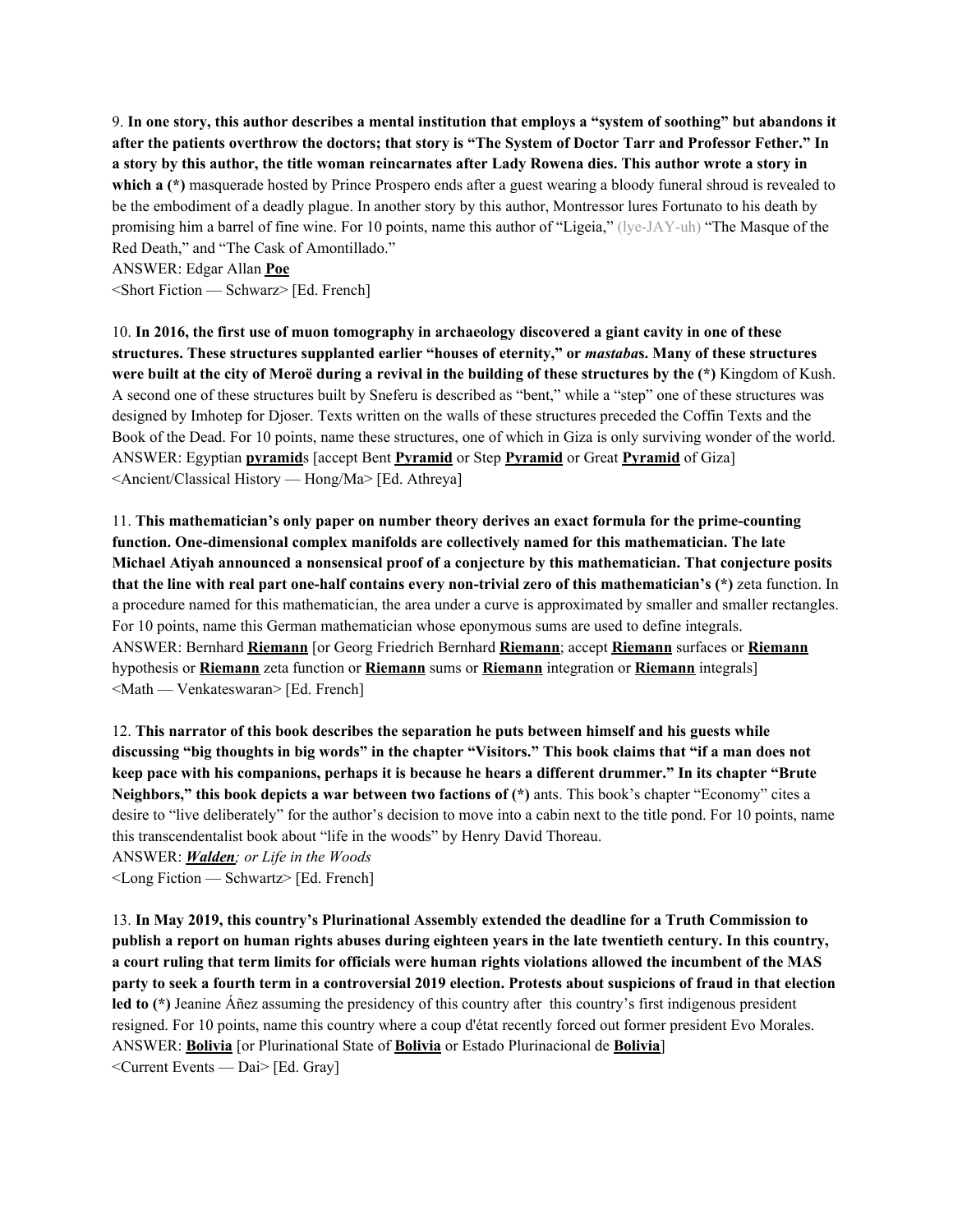14. One ruler of this empire was blinded by a tribal chieftain whom he made his grand vizier and was earlier defeated at the Battle of Buxar. Another ruler of this empire invited Jesuit missionaries to discussions at a **"House of Worship" and created the syncretic "Din-i-Ilahi" faith. Nader Shah of the Afsharid Dynasty stole the** (\*) Koh-i-Noor diamond after sacking this empire's capital. A "great" ruler of this empire abolished the *jizya* tax on non-Muslims. Babur founded this empire after winning the First Battle of Panipat. For 10 points, name this Indian empire ruled by Akbar whose fifth emperor Shah Jahan built the Taj Mahal.

ANSWER: **Mughal** Empire [or **Moghul** Empire or **Mughal** Dynasty or **Moghul** Dynasty or **Gurkaniyan** Dynasty] (The emperor in the first clue is Shah Alam II.)

<Asian History — Venkateswaran/Shahriar> [Ed. Iyer/Athreya]

15. One type of this quantity is multiplied by one minus the scattering angle to yield the Compton shift. That type of this quantity is equal to Planck's constant over mass times the speed of light. Another type of this quantity equals Planck's constant divided by momentum. That type of this quantity is defined for all matter **and is named for (\*)** de Broglie (BROY-glee). Electromagnetic radiation with the *lowest* value for this quantity is classified as gamma radiation. The velocity of a wave divided by this quantity gives the wave's frequency. For 10 points, name this quantity, the spatial distance between consecutive peaks of a wave.

ANSWER: **wavelength** [accept Compton **wavelength** or de Broglie **wavelength**; prompt on lambda] <Physics — Gurazada> [Edited]

16. **A minimalist skyscraper designed by this architect's firm was nicknamed the "plywood palace" after a** design flaw caused its windows to fall out. This architect filled a trapezoidal lot with two triangular buildings **in his design for the East Building of the (\*)** National Gallery of Art in Washington, D.C. An exterior spiral staircase descends from a cubic glass pavilion in this man's design for the John F. Kennedy Presidential Library. This architect designed the glass pyramid that stands outside the Louvre. For 10 points, name this Chinese-American architect who died in May 2019.

ANSWER: Ieoh Ming **Pei** <Architecture — Ma> [Ed. Malouf]

17. **This man escaped prison with the help of Alexander Hamilton's sister-in-law, Angelica Schuyler Church. This man ordered the disarmament of nobles during the Day of Daggers and dispersed protestors at the Champ de Mars while serving as the commander-in-chief of the National Guard. With the Comte de Mirabeau, this man drafted the (\*)** Declaration of the Rights of Man, which was modeled after the Declaration of Independence. This military leader was wounded at the Battle of Brandywine before leading land troops at the Siege of Yorktown. For 10 points, name this French "Hero of Two Worlds" who assisted the Americans during the Revolutionary War.

ANSWER: Marquis de **Lafayette** [or Marie-Joseph Gilbert du Motier, Marquis de **Lafayette**] <European History — Lin> [Ed. Iyer]

18. **Techniques like "mowing the lawn" are used to study this structure with a multibeam echo sounder. Deposition onto this structure may form siliceous ooze. The primary observation behind the**

**Vine-Matthews-Morley hypothesis was the symmetric pattern of magnetic stripes in this structure. The topography of this structure is measured in (\*)** bathymetry. This structure is penetrated by hydrothermal vents that form black smokers. Large, mostly-flat regions of this structure are called abyssal plains. This structure spreads at mid-ocean ridges. For 10 points, name this structure of rock at the bottom of the ocean.

ANSWER: **seafloor** [or **seabed** or **sea floor** or **ocean floor**; accept **oceanic crust** or lower **oceanic crust**; accept **abyssal plain** before "abyssal"; accept **<u>seafloor</u>** spreading; prompt on crust or Earth's crust by asking "where is this crust?"]

<Ocean Science — Schwartz/French> [Ed. French]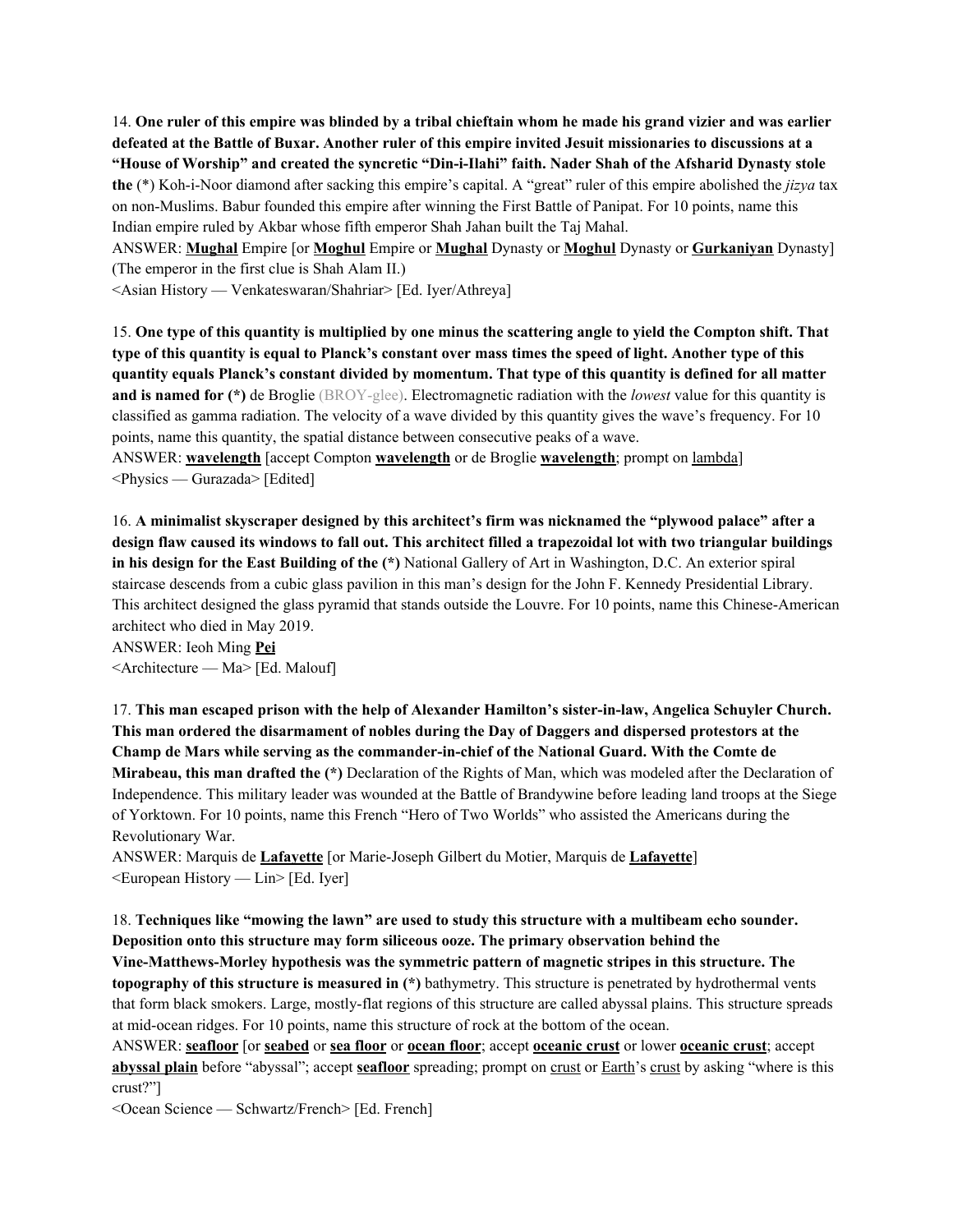19. **In this thinker's ethics, a comprehensive account of morality will compel both perfect and imperfect duties to both oneself and others. "Humanity" and "autonomy" formulations are among the versions of a deontological ethical principle in this thinker's (\*)** *Groundwork of the Metaphysics of Morals*. In another work, this philosopher gave mathematical statements as examples of synthetic *a priori* judgments. The statement that one should only act following maxims that "should become universal law" is this philosopher's categorical imperative. For 10 points, name this German Enlightenment author of the *Critique of Pure Reason*.

ANSWER: Immanuel **Kant**

<Philosophy — Gray> [Edited]

20. A character in this play considers getting an abortion to protect "the part [of her family] that's already living," but changes her mind when she moves into a new home. Another character in this play criticizes Beneatha's decision to "mutilate" her hair by straightening it. In this play, Walter's plans to invest in a (\*) liquor store are foiled when Willy steals ten-thousand dollars worth of life insurance money. The central family in this play rejects Karl Lindler's offer to buy back their house in Clybourne Park. The black Younger family's integration into a white neighborhood in Chicago is chronicled in, for 10 points, what play by Lorraine Hansberry? ANSWER: *A Raisin in the Sun*

<Drama — Schwartz> [Edited]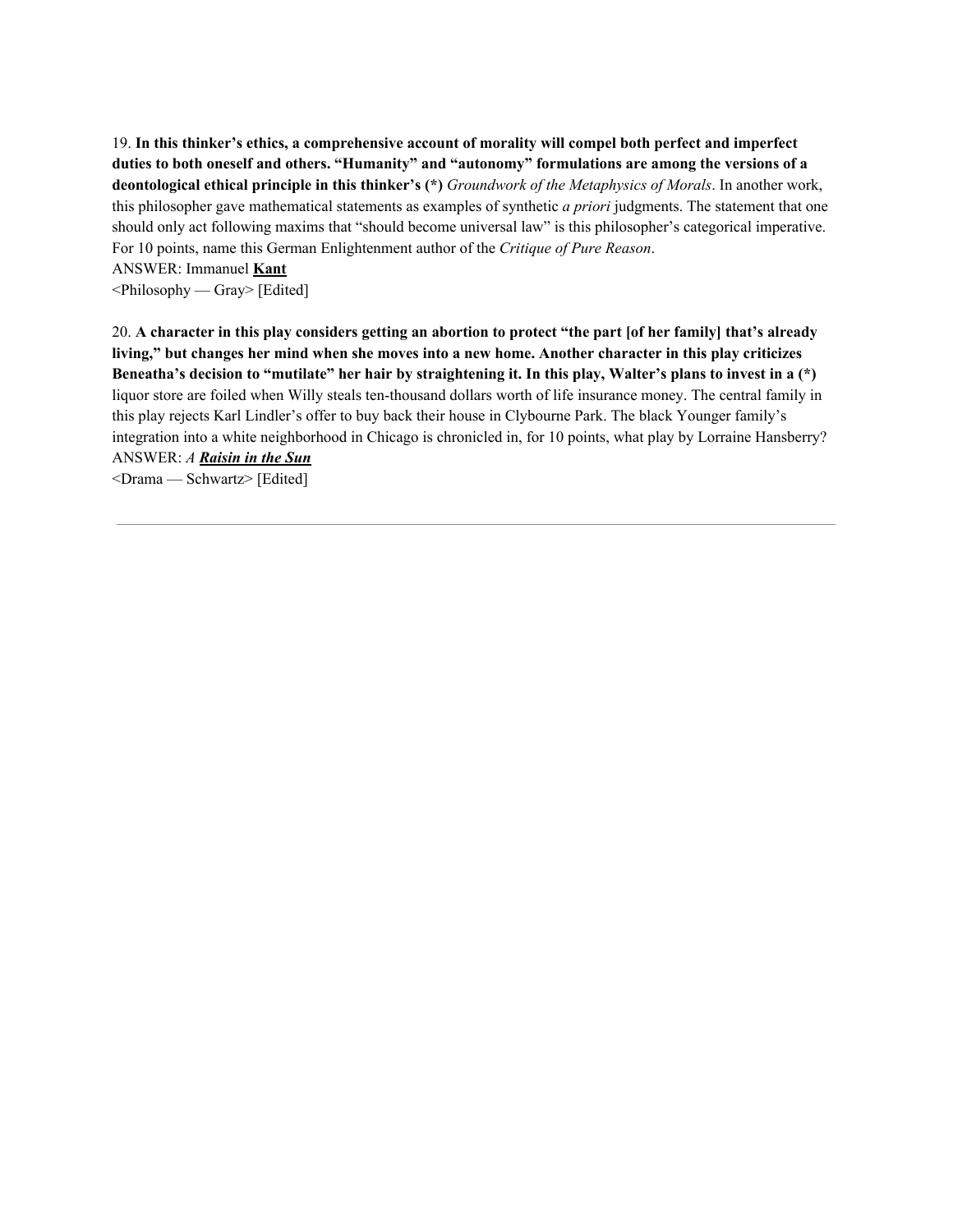## **Packet 6 Bonuses**

1. In the 1884 campaign, this man's party was attacked as supporting "Rum, Romanism, and Rebellion." For 10 points each:

[10] Name this president, who dealt with the Panic of 1893 at the start of his second term. His two non-consecutive terms were interrupted by Benjamin Harrison.

ANSWER: Grover **Cleveland** [or Stephen Grover **Cleveland**]

[10] In the election of 1884, Cleveland was attacked using this five-word phrase for his affair and subsequent illegitimate child with Maria Halpin.

## ANSWER: "**Ma, Ma, Where's My Pa?**"

[10] Cleveland sent in troops to put down this 1894 strike. This railroad strike against a namesake Palace Car company was led by Eugene V. Debs.

## ANSWER: **Pullman** Strike

<US History — Shahriar> [Ed. Iyer]

2. This artist created many works showcasing the plight of the working class, such as a lithograph of a man killed by the National Guard, *Rue Transnonain*. For 10 points each:

[10] Name this French painter who depicted a woman and child in a crowded Parisian railcar in *The Third Class Carriage.*

ANSWER: Honoré **Daumier** (oh-no-RAY dome-YAY) [or Honoré-Victorin **Daumier**]

[10] Another lithograph by Daumier depicts Nadar, a practitioner of this art form, in a hot air balloon "elevating [it] to the level of art." This art form was partly invented by Louis Daguerre, the developer of the Daguerreotype. ANSWER: **photo**graphy [accept word forms]

[10] Daumier is also remembered for collaborating with Charles Philipon (fee-lee-PON) to produce a caricature of one of these people as a pear. Hyacinthe Rigaud's (ree-"GOAD"'s) portrait of one of these people became the de facto "official portrait" when it was in Versaille.

ANSWER: **king**s of France [accept **monarch**s of France or **King** Louis-Philippe or **King** Louis XIV] <Painting — Ma> [Ed. Malouf]

3. A woman who loses this object at a ball considers her low-class birth to be an "accident of fate." For 10 points each:

[10] Name this object, which Mathilde Loisel (mah-TEELD lwah-ZELL) spends ten years paying for after having lost. She later discovers that this object was actually a worthless fake.

ANSWER: the **necklace** [or la **parure** or the diamond **necklace** or Madame Forestier's **necklace**]

[10] This French short story writer wrote "The Necklace." He also wrote about a pair of Frenchmen who are killed after refusing to reveal a password to a group of Prussian officers in the story "Two Friends."

ANSWER: Guy de **Maupassant** (ghee duh moh-pah-SAWN)

[10] A character with this profession stabs a Prussian officer nicknamed "Mademoiselle Fifi" in a story by Guy de Maupassant. Yet another Prussian officer extorts a character with this occupation in the story "Ball of Fat." ANSWER: **prostitute** [or **prostituée**; accept synonyms]

<Short Fiction — Schwartz> [Edited]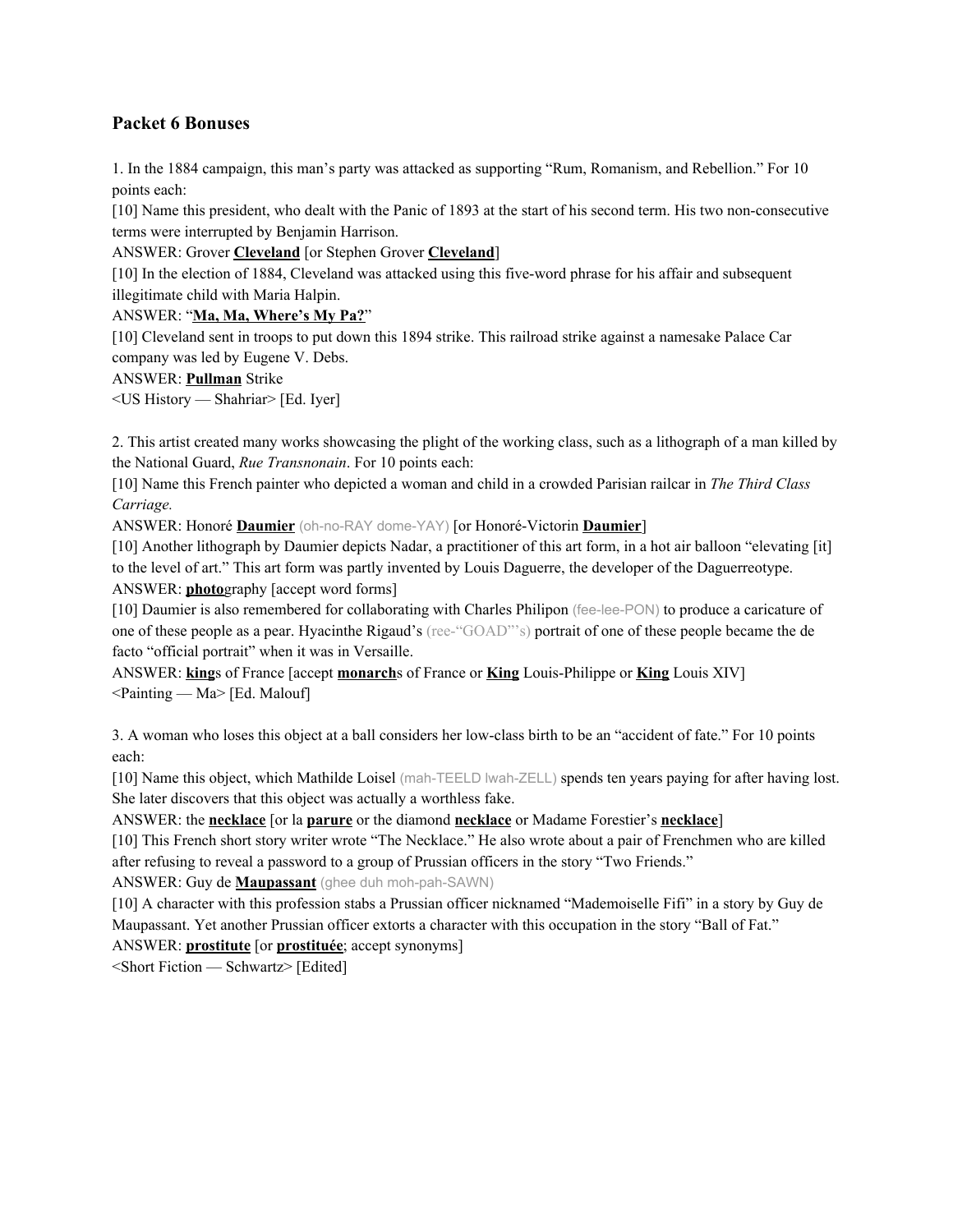4. A luminosity-temperature relationship obeyed by stars that have not yet reached this stage is called the Hayashi track. For 10 points each:

[10] Name this stage of stellar development, which is depicted as a diagonal band from the upper-left corner to the bottom-right corner of the Hertzsprung-Russell diagram.

## ANSWER: **main sequence**

[10] Large stars in the main sequence use this method to fuse hydrogen. Unlike the proton-proton chain, this method interconverts between three namesake elements via the addition of hydrogen nuclei.

ANSWER: **CNO** (C-N-O) cycle [or **Carbon-Nitrogen-Oxygen** cycle]

[10] The fusion of hydrogen through both the proton-proton chain and the CNO cycle forms this element, which has atomic number two.

## ANSWER: **helium** [or **He**]

<Astronomy — Gurazada> [Ed. French]

5. The rate of this tax varies per state, with California having a rate of 7.25% for this tax and Oregon having a rate of 0%. For 10 points each:

[10] Name this tax, which is levied upon the purchase of any good or service by a consumer.

ANSWER: **sales** tax

[10] Since the rate of sales tax is the same regardless of income, it is this type of tax. This type of tax takes a higher percentage of a *lower*-income individual's income than of a higher-income individual's income.

## ANSWER: **regressive** tax

[10] This specific type of sales tax is commonly applied to goods that are deemed harmful to society such as alcohol or tobacco. These taxes are usually levied on the producer, who then passes the cost onto the consumer.

ANSWER: **excise** tax [accept **sin** tax]

<Economics — Shi> [Edited]

6. Preceding this battle, one commander pretended to conjure up magical southeastern winds; in reality, he had predicted the winds with astronomical observation. For 10 points each:

[10] Name this battle in which a fake surrender baited Cáo Cāo's chain-linked fleet into the fire ship trap set by Liú Bèi and Sūn Quán.

ANSWER: Battle of **Red Cliffs** [or **Chìbì** zhī zhàn]

[10] Despite occurring over a decade before the formal start of this period, the Battle of Red Cliffs is one of the climaxes in this period's "Romance," which chronicles the struggle between the Wei, Shu, and Wu.

ANSWER: **Three Kingdoms** [or **Sānguó**; accept *Romance of the Three Kingdoms* or **Sānguó** *Yǎnyì*]

[10] Zhū Yuánzhāng reused the fire ship strategy at the Battle of Lake Póyáng to destroy the fleet of Chén Yǒuliàng, uniting China to form this dynasty. The Yǒnglè Emperor of this dynasty sent Zhèng Hé on seven voyages.

ANSWER: **Míng** Dynasty [or **Míng** cháo or Dà **Míng** Dì Guó]

<Asian History — Iyer> [Ed. Ma]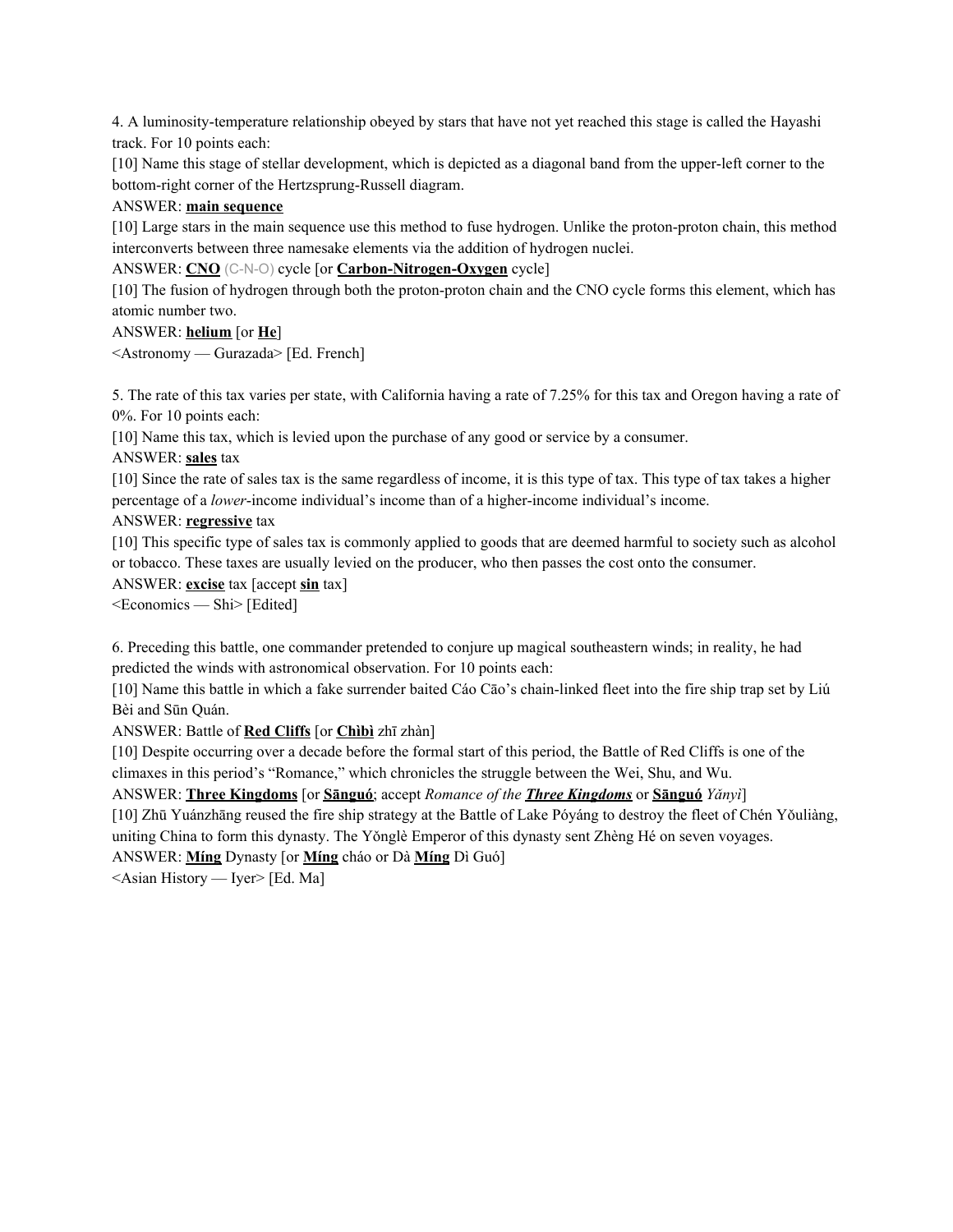7. It's not safe to be Gloucester (GLOSS-ter) in a Shakespeare play. For 10 points each:

[10] The Duke of Somerset (SUM-er-set) and the Duke of Suffolk (SUFF-ik) plot to kill Humphrey, the Duke of Gloucester, in the second of the three Shakespeare histories titled after this king.

### ANSWER: **Henry VI** [prompt on Henry]

[10] This Duke of Gloucester is "determined to prove a villain" and murders his brothers to become king in his own Shakespeare history. This character dies in battle after shouting "my kingdom for a horse!"

## ANSWER: **Richard**, Duke of Gloucester [or **Richard III**]

[10] Cornwall shouts "out, vile jelly!" as he gouges out the Earl of Gloucester's eyes in this Shakespeare tragedy about an elderly king who divides his kingdom among his daughters Goneril, Regan, and Cordelia.

## ANSWER: *King Lear*

<Drama — French> [Edited]

8. For 10 points each, answer the following about the theoretical "island of stability:"

[10] Elements in the island of stability would have a relatively high value for this quantity. This quantity gives the amount of time it takes for half of a radioactive sample to decay.

#### ANSWER: **half-life** [or *t sub one-half*]

[10] The island of stability was initially conjectured to be around flerovium, which was synthesized at this country's Joint Institute for Nuclear Research. The periodic table was invented by a scientist from this country.

## ANSWER: **Russia** [or **Russian** Federation or **Rossiya**]

[10] The island of stability may be around the atomic numbers 114, 122, 124, or 164 because they are this kind of number. If the number of protons or neutrons in a nucleus is this type of number, then the protons or neutrons are arranged into a complete shell in the nucleus.

ANSWER: **magic** numbers [or **magic** nuclei; accept doubly **magic** nuclei]

<Chemistry — Gurazada> [Ed. French]

9. A semi-mythical one of these animals in Edinburgh named Greyfriars Bobby waited 14 years on his master's grave. For 10 points each:

[10] Name this kind of animal. An archetypically loyal one of these animals was Argos, who recognized his master Odysseus when he returned to Ithaca despite his disguise of a beggar. Just afterward, Argos died.

ANSWER: **dog**s [or **dug**s or **skýlos**; accept **doggo**s; prompt on canines]

[10] This Akita dog waited at Shibuya Station in Tokyo every day for ten years for his master,

Hidesaburo Ueno (ooh-ey-no), who had died at work. A bronze statue of this dog now stands at Shibuya Station in memory.

## ANSWER: **Hachiko**

[10] In a novel by this author, the dog Buck is stolen and sold as a sled dog, but then rescued by the prospector John Thornton, to whom he becomes fiercely loyal. When Thornton is killed, Buck answers a "call" that titles that book by this author.

ANSWER: Jack **London**

<Mixed/Other — Gray> [Edited]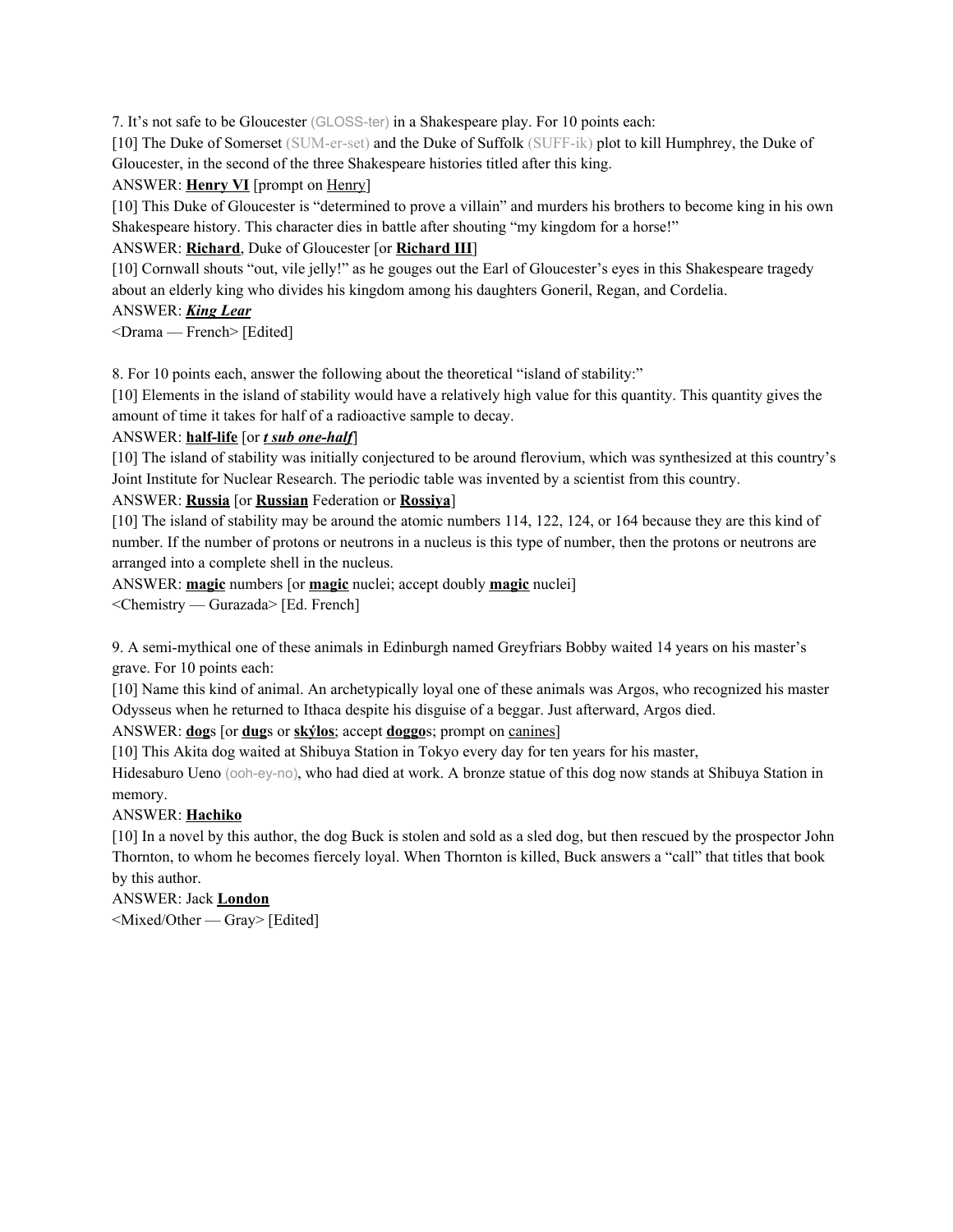10. In this film, a fake bloody tissue is used to trick a woman into thinking her housekeeper has tuberculosis. For 10 points each:

[10] Name this 2019 South Korean film directed by Bong Joon-ho about the poor Kim family's infiltration of the rich Park family.

ANSWER: *Parasite*

[10] *Parasite* is the first South Korean film to win the Palme d'Or ("palm DOOR"), the highest prize awarded by this French film festival.

ANSWER: **Cannes** Film Festival [or Festival de **Cannes**]

[10] Bong's post-apocalyptic film *Snowpiercer* is set on one of these vehicles with different compartments for the rich and poor. Bong's countryman Yeon Sang-ho is best known for a film titled [one of these vehicles] *to Busan*. ANSWER: **train**

 $\leq$ Film — Ma $>$  [Edited]

11. David Fischer's book *Albion's Seed* traces cultural norms in this region to the Scotch-Irish immigrants who were prominent early settlers of it. For 10 points each:

[10] Name this region in the eastern United States. Areas like central Pennsylvania, West Virginia, and eastern Kentucky fall within this region, which is centered around and named after a mountain range.

#### ANSWER: **Appalachia** [accept **Appalachian** Mountains]

[10] This portion of the Appalachians is a relatively narrow part on their eastern side. This subrange contains North Carolina's Mount Mitchell in its Black Mountains, as well as the Great Smoky Mountains.

#### ANSWER: **Blue Ridge** Mountains

[10] This pass, one of the only passageways through the southern central Appalachians, was most famously blazed by Daniel Boone. This pass is near the boundary of Virginia, Kentucky, and Tennessee.

#### ANSWER: **Cumberland** Gap

<Geography — Gray> [Edited]

12. The largest Protestant denomination in the United States, a "Convention" named after this practice, holds that it can only be performed on adult believers by immersion. For 10 points each:

[10] Name this sacrament, which is usually performed by sprinkling water on the heads of infants. This sacrament was performed on Jesus by his cousin John.

ANSWER: **baptism** [accept word forms]

[10] The Southern Baptist Convention is part of this larger movement that emphasizes personal belief. This transdenominational movement was advocated for by the Great Awakenings and is contrasted with mainline Protestantism.

ANSWER: **evangelicalism** [or **evangelical** Christianity or **evangelical** Protestantism]

[10] Baptists do not practice this other sacrament, which is replaced by believer's baptism. In Catholicism, this sacrament is usually the last step of initiation into the Church.

ANSWER: **confirmation**

 $\leq$ Religion — Gray> [Edited]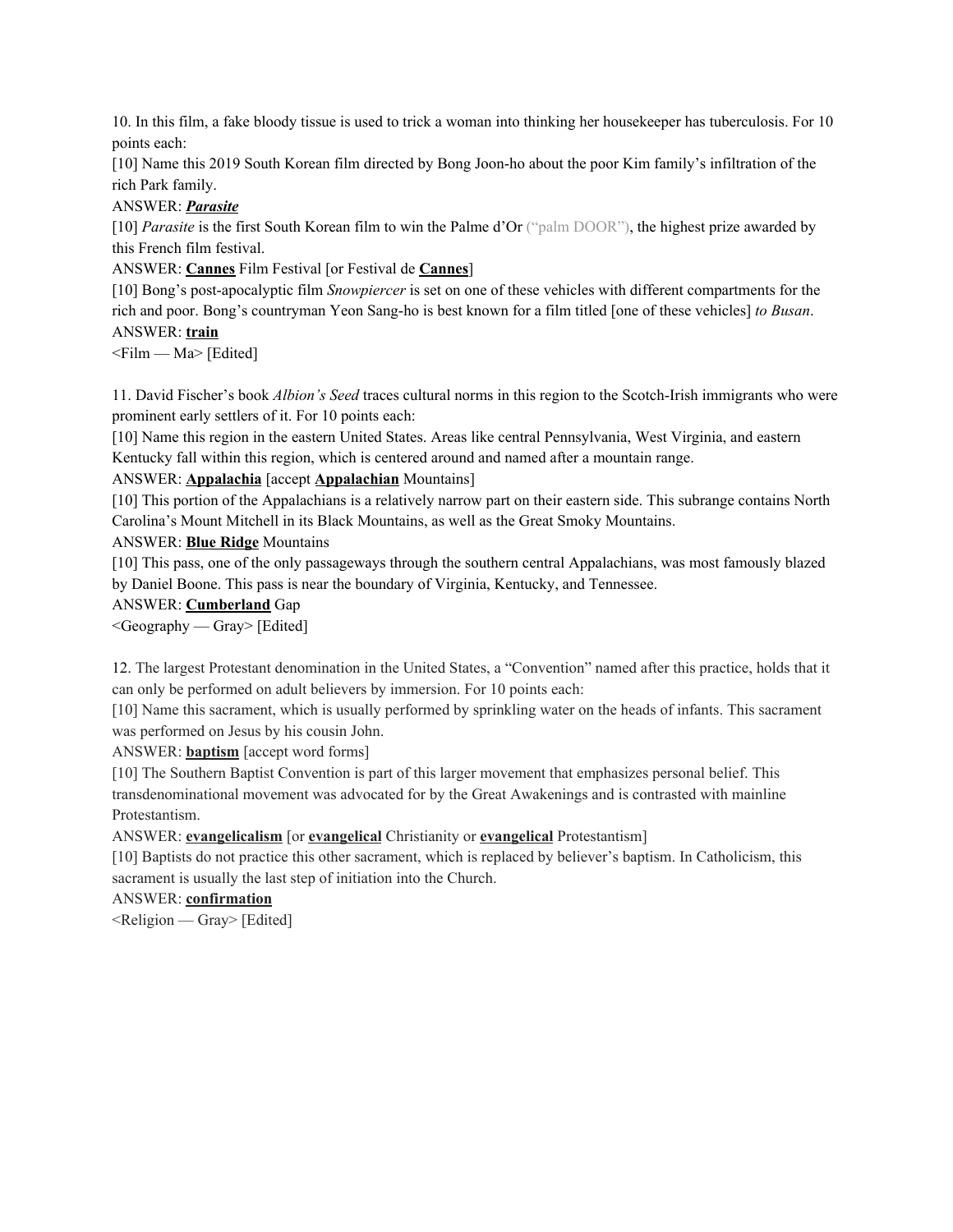13. One character in this novel divides people into cretins, fools, and morons, as well as lunatics, who all inevitably mention the Templars. For 10 points each:

[10] Name this novel, in which Diotallevi, Jacopo Belbo, and Casaubon invent a "Plan" connecting the occult and conspiracy theories found in books published by Manutius.

ANSWER: *Foucault's Pendulum* [or *Il pendolo di Foucault*]

[10] The author of *Foucault's Pendulum*, Umberto Eco, also wrote this murder mystery in which William of Baskerville visits a monastery*.* In this novel, the librarian Jorge of Burgos kills himself by swallowing a poisoned second volume of Aristotle's *Poetics*.

ANSWER: *The Name of the Rose* [or *Il nome della rosa*]

[10] The character William of Baskerville is an extended reference to this fictional detective, who appears in stories like "The Hound of the Baskervilles" and "A Study in Scarlet" by Sir Arthur Conan Doyle.

#### ANSWER: Sherlock **Holmes** [or **Sherlock**]

<Long Fiction — Gray> [Edited]

14. According to this equation, Boltzmann's constant times the critical temperature equals eight over twenty-seven times the ratio of two parameters. For 10 points each:

[10] Name this equation. This equation adjusts pressure using the parameter *a* to account for intermolecular forces. ANSWER: **van der Waals** equation [or **van der Waals** equation of state]

[10] The van der Waals parameter *b*, on the other hand, adjusts this quantity. In the quasistatic approximation, the negative of the product of pressure and the *change* in this quantity is equal to compression work.

ANSWER: **volume** [prompt on *V*]

[10] The Maxwell construction can be used to predict the locations of these phenomena in substances described by the van der Waals equation. These physical phenomena, in which matter abruptly changes from one state to another, are exemplified by melting and boiling.

## ANSWER: **phase transition**s [or **phase change**s or **phase transformation**s]

<Physics — Gurazada> [Edited]

15. Isidora Ibárurri (ee-BAH-roo-ree) coined the slogan "¡No pasarán!" (no pa-sa-RAHN) while in this city. For 10 points each:

[10] Name this city whose nationalist sympathizers were called the "Fifth Column" by Emilio Mola. The National Defence Council was established in this city after the deposition of Juan Negrín.

#### ANSWER: **Madrid**

[10] The fall of Madrid led to the end of this war between Nationalists and Republicans. Francisco Franco rose to the position of *generalissimo* after this war.

## ANSWER: **Spanish Civil War**

[10] This Nationalist political party of Francisco Franco was consolidated with the JONS party to consolidate Franco's influence. Jose Primo de Rivera once led this party.

ANSWER: **Falange** (fa-LON-hay) [or **FET** or **Falange** Española Tradicionalista]

<European History — Shahriar> [Ed. Iyer]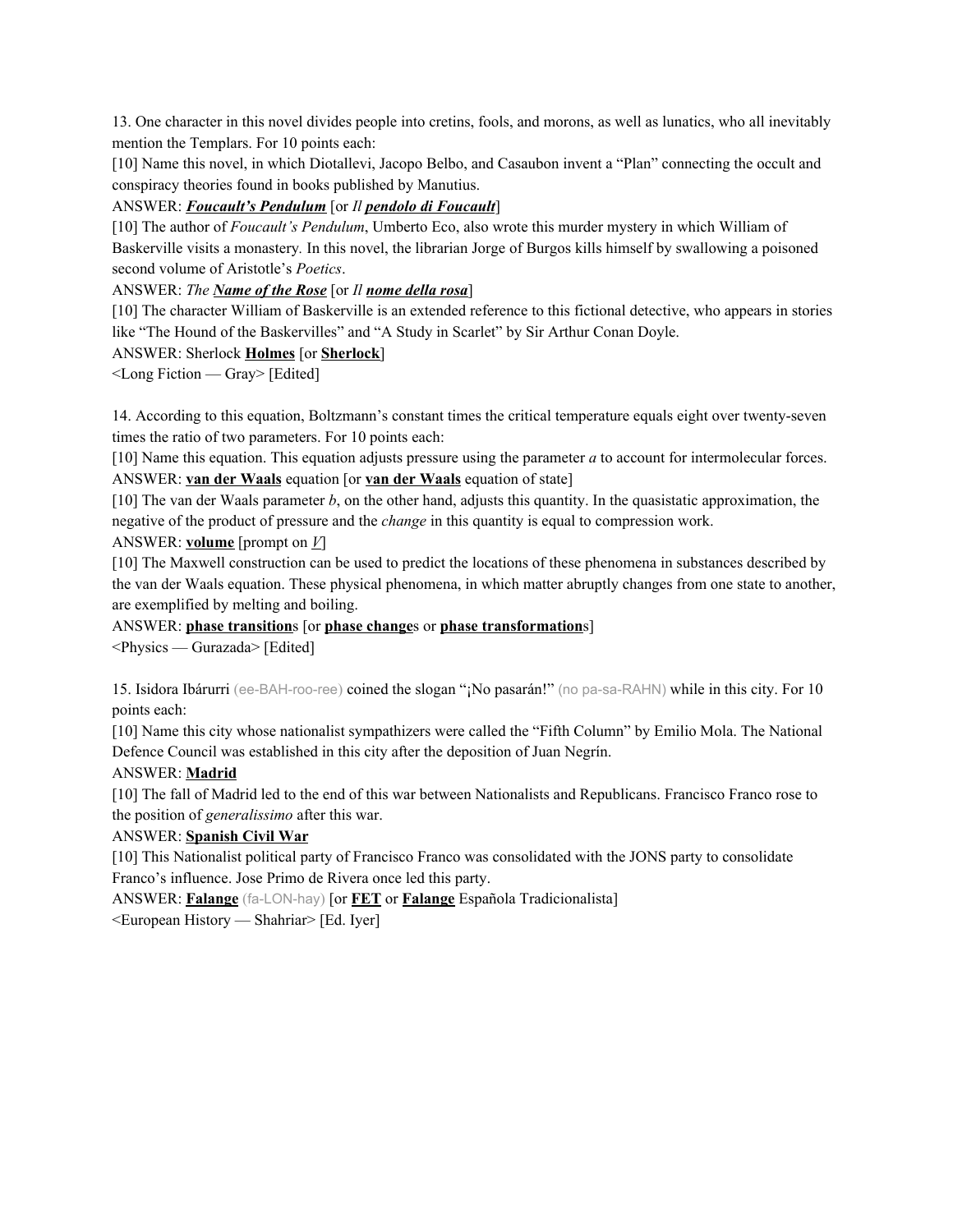16. This author described a statue that is missing its "legendary head / with eyes like ripening fruit" in his poem "Archaic Torso of Apollo." For 10 points each:

[10] Name this poet who asked, "Who, if I cried out, would hear me among the Angelic / Orders?" in the first of his ten *Duino Elegies*.

ANSWER: Rainer Maria **Rilke** (RILL-kuh)

[10] This poem by Rilke describes "a ritual dance around a center in which a mighty will stands paralyzed." The title animal of this poem "paces in cramped circles, over and over" while trapped behind "a thousand bars."

### ANSWER: "The **Panther**" [or "Der **Panther**"]

[10] Rilke wrote in this language. Other poets who wrote in this language include Heinrich Heine (HY-nuh) and Johann Wolfgang von Goethe (GUR-tuh).

#### ANSWER: **German** [or **Deutsch**]

<Poetry — Venkateswaran> [Edited]

17. The Christian apologist Julius Firmicus Maternus believed that this deity was a projection of pagans' impious desire to commit infidelities. For 10 points each:

[10] Name this king of Olympus whose frequent affairs with nymphs and mortals often drew the wrath of his wife, Hera.

## ANSWER: **Zeus** [accept **Jupiter**]

[10] Another Christian, Lactantius, suggested that Zeus' abduction of Ganymede in the form of an eagle actually referred to an abduction by one of these military forces, which carried eagle standards called *aquilae*.

#### ANSWER: Roman **legion**s [or **legio**nes]

[10] This medieval Christian wrote that the Norse deities were actually mortal survivors of the sack of Troy in the prologue to the *Prose Edda*, which this writer compiled.

ANSWER: **Snorri** Sturluson [or **Sturluson**]

<Mythology — French> [Edited]

18. One piano sonata by this composer begins with a sustained G major chord. For 10 points each:

[10] Name this composer of the "Fantasy" piano sonata, the eighteenth of his twenty-one piano sonatas. He also composed *Six Moments Musicaux* (moh-MAWN myoo-zee-KOH) and the *Wanderer Fantasy*.

ANSWER: Franz **Schubert** [or Franz Peter **Schubert**]

[10] Schubert's Piano Sonata No. 15 and his Symphony No. 8 both share this characteristic, which is also possessed by Mozart's *Requiem*. A description is fine.

ANSWER: **unfinished** [or **incomplete** or *unvollendete*; accept any answer indicating the pieces are incomplete] [10] Including the unfinished symphony, Schubert composed this many symphonies. This number of symphonies is

"cursed" because Dvorak, Mahler, and Beethoven all composed this many symphonies before dying.

ANSWER: **nine**

<Classical Music — Gurazada> [Edited]